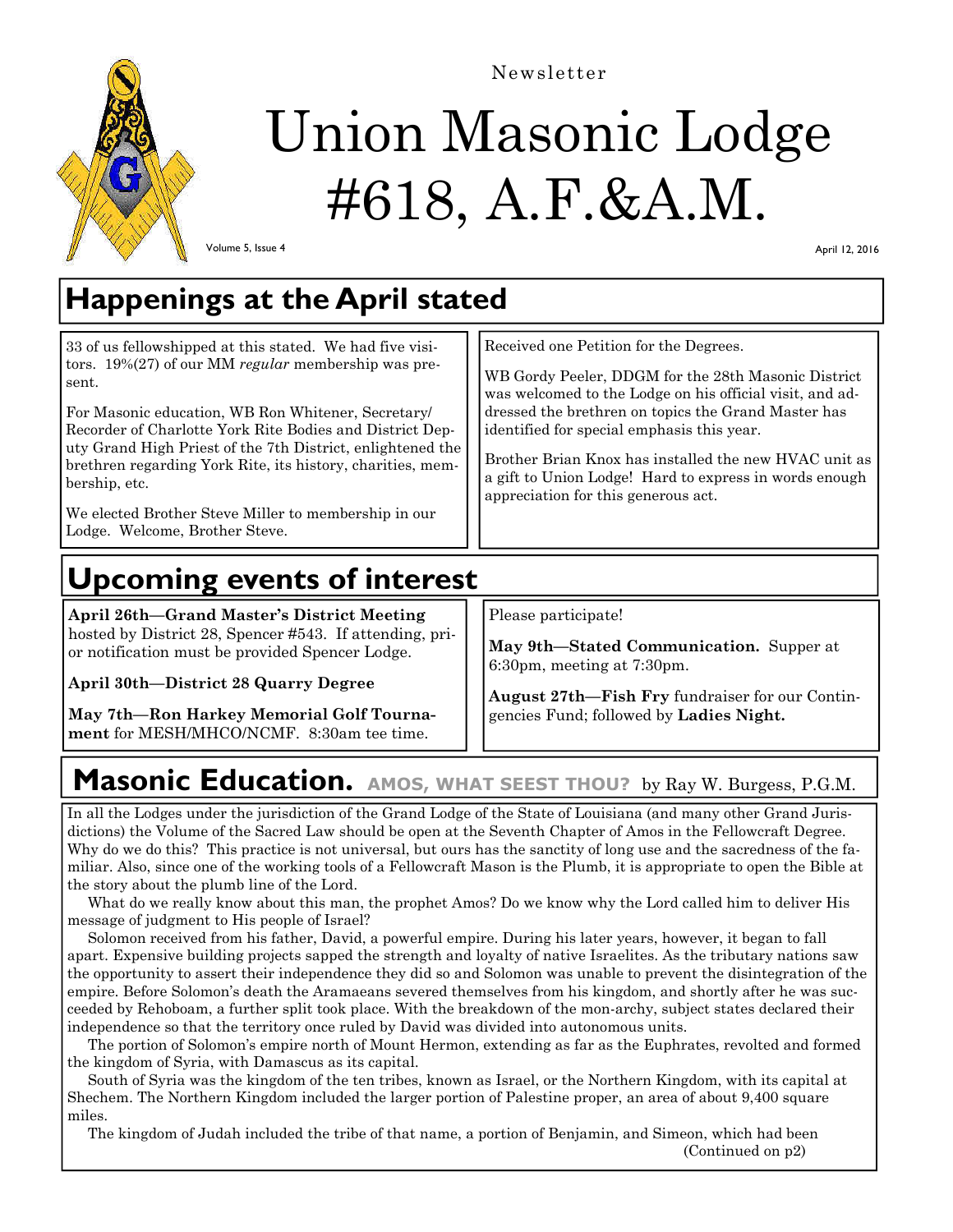#### VOLUME 5, ISSUE 4 UNION MASONIC LODGE #618, A.F.&A.M. PAGE 2

| <b>April Birthdays (by age)</b>                                 |                                   |                                   |
|-----------------------------------------------------------------|-----------------------------------|-----------------------------------|
| <b>AGE / BIRTH DATE REPORT</b>                                  | 76 04/03/1940 ARNOLD J. PRICE     | 58 04/24/1958 CHARLES T. SMITH    |
| (sorted by age on birth date)                                   | 76 04/09/1940 LEON E. SNIDER      | 58 04/30/1958 BRADFORD S. REITZEL |
| 88 04/24/1928 THOMAS A. JOYNER                                  | 75 04/26/1941 ROGER D. LONG       | 56 04/04/1960 EDWARD W. GREENE    |
| 83 04/21/1933 ROBERT L. LITTLE                                  | 69 04/29/1947 GARY D. HARTSELL    | 56 04/26/1960 TAB G. MORRISON     |
| 77 04/12/1939 DONALD G. KAUFMAN                                 | 62 04/09/1954 RICKY L. RUSHING    | 55 04/03/1961 RUSSELL N. DRAKE    |
| 77 04/21/1939 HOWARD L. JONES                                   | 59 04/04/1957 JOHNNY SMITH        | 45 04/26/1971 THOMAS L. NASH JR   |
| May Birthdays (by age)                                          |                                   |                                   |
| <b>AGE / BIRTH DATE REPORT</b><br>(sorted by age on birth date) | 68 05/04/1948 RICHARD D. TUCKER   | 64 05/31/1952 JON R. STEWART      |
|                                                                 | 68 05/06/1948 DAVID F. BARBEE     | 62 05/31/1954 AMBROSE A. PURSER   |
| 86 05/16/1930 JASON M. SALYER                                   | 66 05/05/1950 MITCHELL A. ELLIOTT | 61 05/14/1955 CURTIS A. BELK      |

72 05/09/1944 OSCAR Y. HARWARD

69 05/24/1947 VICTOR J. GIANGRANT

#### (Continued from p1)

incorporated earlier into Judah. Kings of the Davidic line reigned over Judah until the fall of Jerusalem to Nebuchadnezzar, King of Babylon (587 B.C.)

66 05/14/1950 RONNIE L. SNEED

 Solomon retained control over Moab; but his successor found the Moabites hard to keep in subjection. Moab disappeared as a political power when Nebuchadnezzar subjugated the country.

 South of the Dead Sea was the kingdom of Edom which had been conquered by David and remained tributary during the reign of Solomon.

 The three kingdoms which developed from Solomon's kingdom in western Palestine—Syria, Israel and Judah strove for supremacy. Wars were constant between Israel and Judah. With the threat to both Israel and Judah from the powerful Syrian state of Damascus, there developed a tendency for the two states to reconcile their differences.

 During the reigns of Uzziah, king of Judah (783-742 B.C.), and Jeroboam II, king of Israel (786-746 B.C.), the sister states pushed their boundaries out to include the territories which once belonged to Israel under David and Solomon.

 Many of the smaller nations were required to pay tribute to Israel and Judah. Both kingdoms collected tolls from the caravans that passed through their lands. In this period in both Israel and Judah there was a transition from an agricultural to a commercial way of life. Industries and cities sprang up which gave rise to a class of wealthy merchants and landholders.

 This new wealthy class built winter and summer houses out of hewn stone elaborately adorned and decorated. They had couches inlaid with ivory, covered with the finest imported silk, upon which they reclined while eating prime cuts of meat, drinking wine out of bowls, and listening to strains of varied music.

 But the presence of great wealth did not mean that there was no poverty in the land. The extremely rich had obtained much of their wealth by their merciless oppression of the poor, taking exactions of wheat from them. The merchants used false weights and measures in their business transactions, in addition to selling refuse wheat. Because these unscrupulous men were able to bribe the judges, no redress was left for the innocent.

 The tragedy of all this was that Israel's social structure was completely disrupted. Israel had originally been a covenant community in which there was no class distinction. All men were equal before the law, God, and one another. Now all this had changed. Wealth, power, and affluence came to some in Israel. But the affluent, rather than using their wealth to benefit all of God's people, squandered it on luxuries and status symbols and used their newly-gained power to keep their poor brothers in subjection.

 One would think that, in the light of the conditions just described, there would have been little interest in religion in those days. Just the reverse was true. The people were very religious, especially the rich. Religious services were well attended; tithes and offerings were freely and punctually given; impressive festivals were held; and pilgrimages were made to the important religious centers. They thought they were in the favor of God and under His protection. However, just the opposite was true. The Lord despised their feasts and would not accept their sacrifices. Their worship was a profane travesty. It was an act of men and women morally unclean and unwilling to submit themselves to the searching discipline of God.

God had entered into a covenant with Israel. God had chosen Israel out of all the families of the earth. God had

(Continued on p3)

33 05/07/1983 DUSTIN S. GROOMS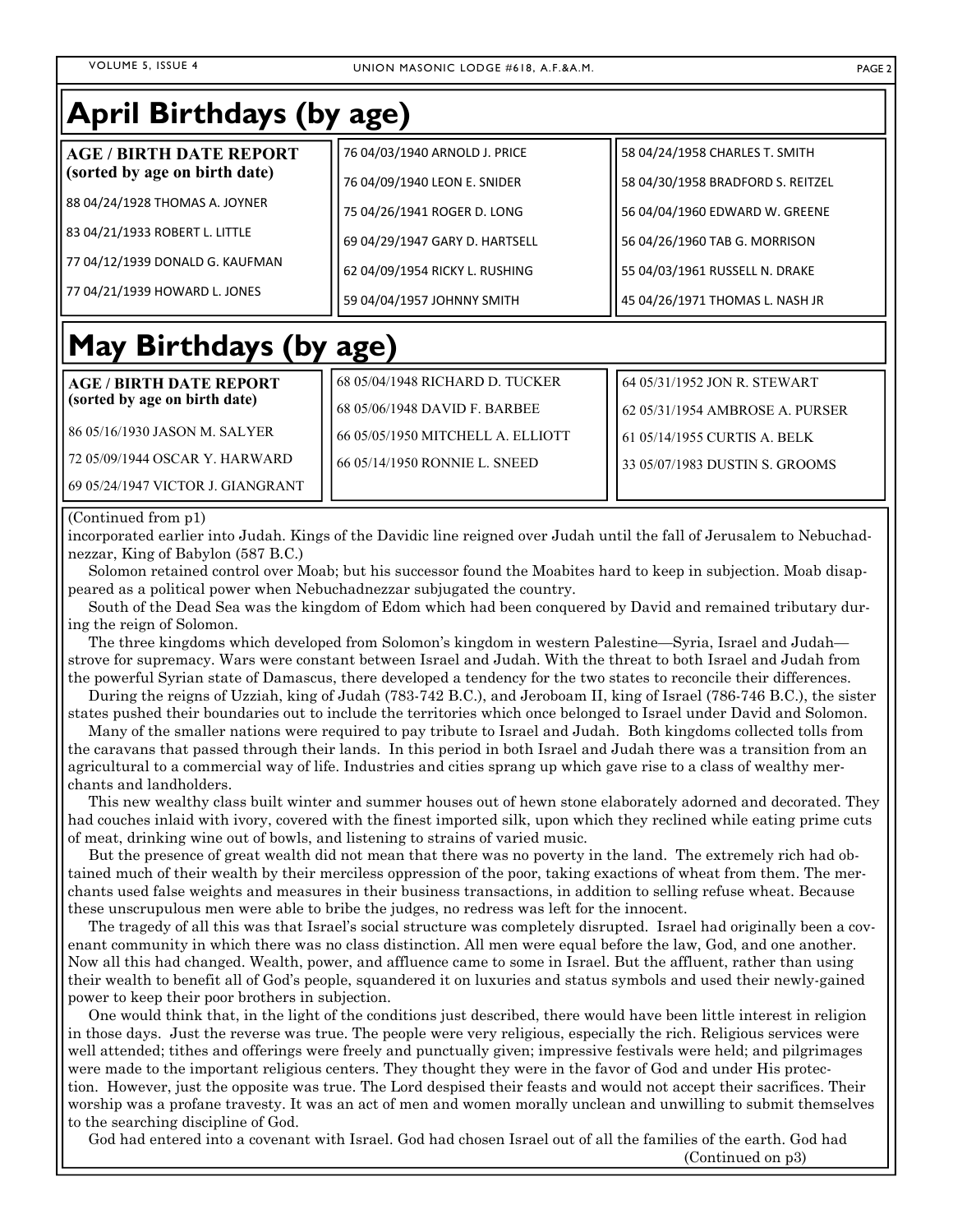#### (Continued from p2)

given her a land and had given her people special laws to guide them in the way they should go. It seems that Israel believed the covenant to be inviolable and that it gave her privileges and a license that no other nation had. But Israel broke her covenant. She used her freedom from bondage to enslave a large segment of her own people. The gift of the land she used for selfish purposes. She rejected the law of God and walked after lies.

 What was God going to do in the face of Israel's sin? Would he ignore it? Would he wink at it? Or would he stop turning away the punishment from Israel? The answer was "No," he would stop turning away the punishment from Israel. The end had come upon Israel.

Was there no hope for Israel? Was there no way to escape the impending judgment of God? There was only a slight possibility—only that possibility found in the sovereignty of God. Here is where we begin the story about Amos.

 Very little is known about the man Amos. He is never mentioned by any other biblical writer. All the information we have about him comes from the little book which bears his name. Amos' name probably means "burdened" or "burden-bearer."

 Amos lived in Tekoa, a village in Judah about 11 miles south of Jerusalem and 18 miles west of the Dead Sea. Tekoa was located in a barren rockbound region surrounded on three sides by limestone hills and a breath-taking view of the Dead Sea.

 Amos was a shepherd or herdsman and dresser of sycamore trees (wild figs). He was probably a very poor man since his sympathies were with the poor against their rich oppressors. Although he was a shepherd and one who performed menial tasks, he was by no means uneducated. His formal training might have been nil, but he was a keen observer of the ways of God and men. Awareness and sensitivity characterized the man. His literary style was free and pure.

 Amos lived in the time of the earthquake, just as the Northern Kingdom of Israel was coming to a close. Seemingly before anyone else in his generation, Amos heard the lion's roar of God's wrath. He is generally recognized as the first of the writing prophets in Israel. He introduced a new element into Old Testament prophecy. He was the first to preach a message of judgment that meant the end of the kingdom of Israel.

 At about 760 B.C. God called Amos to deliver His message of judgment to the people of Israel. In spite of his humble background, he was the one God chose to preach His message of repentance and warning to a rebellious nation. Amos possessed a sense of unquestioned obedience and a clear proclamation of God's message. He was committed to the Lord and His principles of holiness and righteousness.

 Amos began his ministry with biting words of judgment against the six nations surrounding the land of Judah and Israel. Next he announced God's judgment against Judah, but Amos was only warming up to his main objective: a vivid description of God's judgment against the nation of Israel. Amos condemned the people of Israel for their oppression of the poor; worship of idols; rejection of God's salvation; and defilement of the Lord's holy name.

 Twice Amos saw the judgment of God coming and interceded for Israel, and God turned away his judgment. But with the third vision of the plumb line, we come to the title of this dissertation. "Thus He showed me: and behold the Lord stood upon a wall made by a plumb line, with a plumb line in His hand. "And The Lord said unto me, Amos, what seest thou? And I said, a plumb-line. And said the Lord, Behold, I will set a plumb line in the midst of my people Israel: "I will not again pass by them any more. '' Amos 7:7-8

 The prophet Amos was the prophet of righteousness and he saw the Lord God as judging Israel by means of the plumb line, signifying the unchanging standards of that righteousness.

Let us look further at this plumb line.

What is a plumb line? It is a simple tool made of a cord with a weight attached to one end. It is used by brick masons and other builders to test the verticality of a wall or other structures. If a wall or a foundation leans, it is out-ofplumb.

 Why did God say, "I will set a plumb line in the midst of my people Israel?" Because the plumb admonishes us to walk uprightly in our several stations before God and man. The people of Israel had sinned and in spite of the warnings of Amos, they had not reentered the fold. God made it very plain that each man must try himself by the unerring standard of the plumb line. The plumb line is the symbol of uprightness of character, of integrity, of honest and fair dealings among persons. To plumb one's life and actions is to test them by the eternal laws to God. In all these tests, the people of Israel had failed. That's why He said, "I will set a plumb line in the midst of my people Israel."

 So it is with Freemasonry. The real worth of a Mason can never be measured in the opinion of his fellows or in the Masonic honors he has attained. The standard by which a Mason must be judged is by his own evaluation of his conduct and by the principles which he knows to be the unerring and unchanging ones.

 What can a Freemason expect to get from Freemasonry? The rewards of Freemasonry and the wages of Masons are endless, so long as a man is willing to strive for them. If he is content to be a "button Mason," paying his dues merely for the privilege of wearing a pin, this is just what he will get out of Masonry. If he is content to be a "knife-

(Continued on p4)